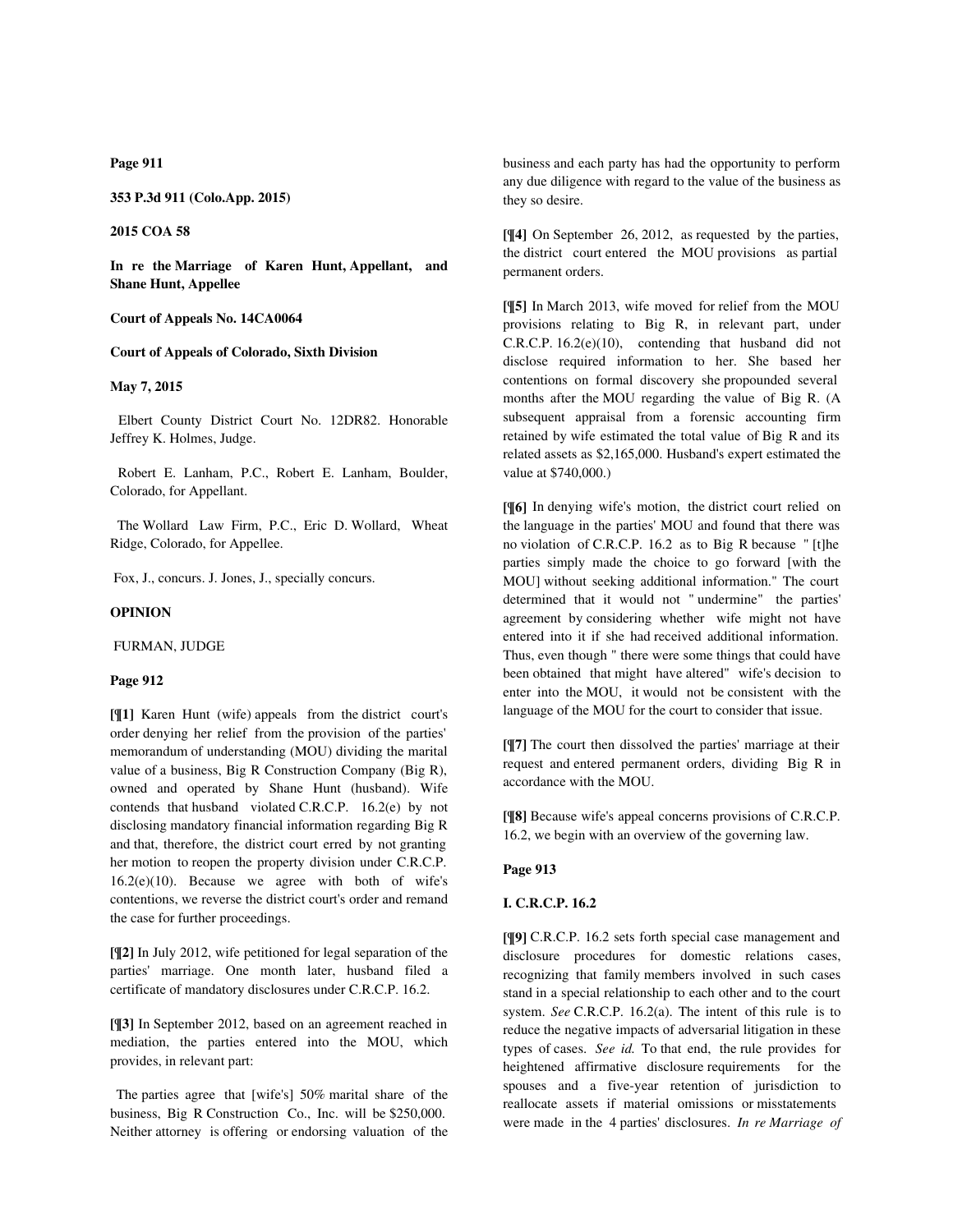*Schelp*, 228 P.3d 151, 155 (Colo. 2010); *see* C.R.C.P. 16.2.

**[¶10]** We review de novo the district court's interpretation and application of C.R.C.P. 16.2. *In re Marriage of Dadiotis*, 2014 COA 28, ¶ 6, 343 P.3d 1017.

**[¶11]** Husband's argument that the abuse of discretion standard applies is unpersuasive. The district court did not determine whether husband's nondisclosures materially affected the division of assets and liabilities. Rather, the court determined that C.R.C.P. 16.2(e)(10) did not apply because of the language of the MOU. Thus, whether its decision in that regard is erroneous is a question of law, subject to de novo review. *See id.*

# **A. The Heightened Disclosure Requirements of C.R.C.P. 16.2(e)**

**[¶12]** We first consider whether husband violated C.R.C.P. 16.2(e) by not disclosing mandatory financial information regarding Big R. We conclude that he did.

**[¶13]** C.R.C.P. 16.2(e) imposes on parties in domestic relations cases a duty to " affirmatively disclose all information that is material to the resolution of the case without awaiting inquiry from the other party." C.R.C.P. 16.2(e)(1); *Schelp*, 228 P.3d at 156. Such information includes, as relevant here, " all personal financial statements, statements of assets or liabilities, and credit and loan applications prepared during the last three years; " the last three fiscal years' and all year-to-date business financial statements; and documents stating the " value of all real property in which a party has a personal or business interest." C.R.C.P. 16.2(e)(2) & app. form 35.1(c)-(e).

**[¶14]** The disclosure duty imposed under C.R.C.P. 16.2(e) differs from the duty that existed before the current version of the rule went into effect in 2005. The current version of the rule shifts the burden of disclosure to the party in possession of material information. *SeeSchelp*, 228 P.3d at 155-56. Thus, each spouse has an affirmative duty to disclose all material information, including that specified in the rule and Form 35.1, without the other spouse having to request it. *See* C.R.C.P. 16.2(e)(1)-(2); *see alsoSchelp*, 228 P.3d at 156.

**[¶15]** The documents that wife claimed husband did not disclose include, in relevant part, all personal and business financial statements prepared in the last three years; loan applications and agreements from 2011 and 2012; a 2010 appraisal of Big R's real property; and a 2012 appraisal of its equipment. At the hearing, husband's attorney did not dispute that such " underlying information" had not been disclosed to wife. Thus, husband violated the disclosure requirements of the rule regarding Big R. *See* C.R.C.P. 16.2(e)(2) & app. form 35.1.

# **B. C.R.C.P. 16.2(e)(10)**

**[¶16]** We next consider whether the district court erred by not granting wife's motion to reopen the property division under C.R.C.P. 16.2(e)(10). We conclude that it did.

### **[¶17]** C.R.C.P. 16.2(e)(10) provides, in relevant part:

 [I]t is the duty of parties to an action for decree of dissolution of marriage . . . to provide full disclosure of all material assets and liabilities. If the disclosure contains misstatements or omissions, the court shall retain jurisdiction after the entry of a final decree or judgment for a period of 5 years to allocate material assets or liabilities, the omission or non-disclosure of which materially affects the division of assets and liabilities. The provisions of C.R.C.P. 60 shall not bar a motion by either party to allocate

## **Page 914**

such assets or liabilities pursuant to this paragraph.

**[¶18]** Based on the plain language of this rule, we conclude that the district court erred by not granting wife's motion to reopen the property division. *See id.* ; *see alsoDadiotis*, ¶ ¶ 7-8. We reach this conclusion because the rule permits either party to move to " allocate material assets or liabilities" that were not disclosed when the nondisclosure " materially affects the division of assets and liabilities." C.R.C.P. 16.2(e)(10). And, because it is undisputed that husband violated the disclosure requirements of the rule regarding Big R, the five-year retention provision at C.R.C.P. 16.2(e)(10) applies. *SeeSchelp*, 228 P.3d at 157 (noting that the five-year retention provision applies when a party's disclosures did not comply with the new heightened disclosure requirements of the rule).

**[¶19]** Without husband having violated the disclosure requirements of C.R.C.P. 16.2, wife would have been bound by her decision to enter into the MOU, acknowledging the uncertain value of Big R. In that situation, she would have had all the information she was entitled to receive under the rule and, thus, could have knowingly and intelligently waived her right to conduct any further due diligence as to the value of Big R. But, as wife points out, had she received the documents husband withheld, she might not have entered into the MOU in the first place.

**[¶20]** And, under the special provisions of C.R.C.P. 16.2, uniquely applicable in domestic relations cases, it was not wife's burden to request these documents before entering into the MOU. Rather, it was husband's affirmative duty to provide them to her. *SeeSchelp*, 228 P.3d at 156. As wife also points out, the circumstance she alleges here is exactly what the new version of C.R.C.P. 16.2 was designed to prevent -- husband was in possession of documents relevant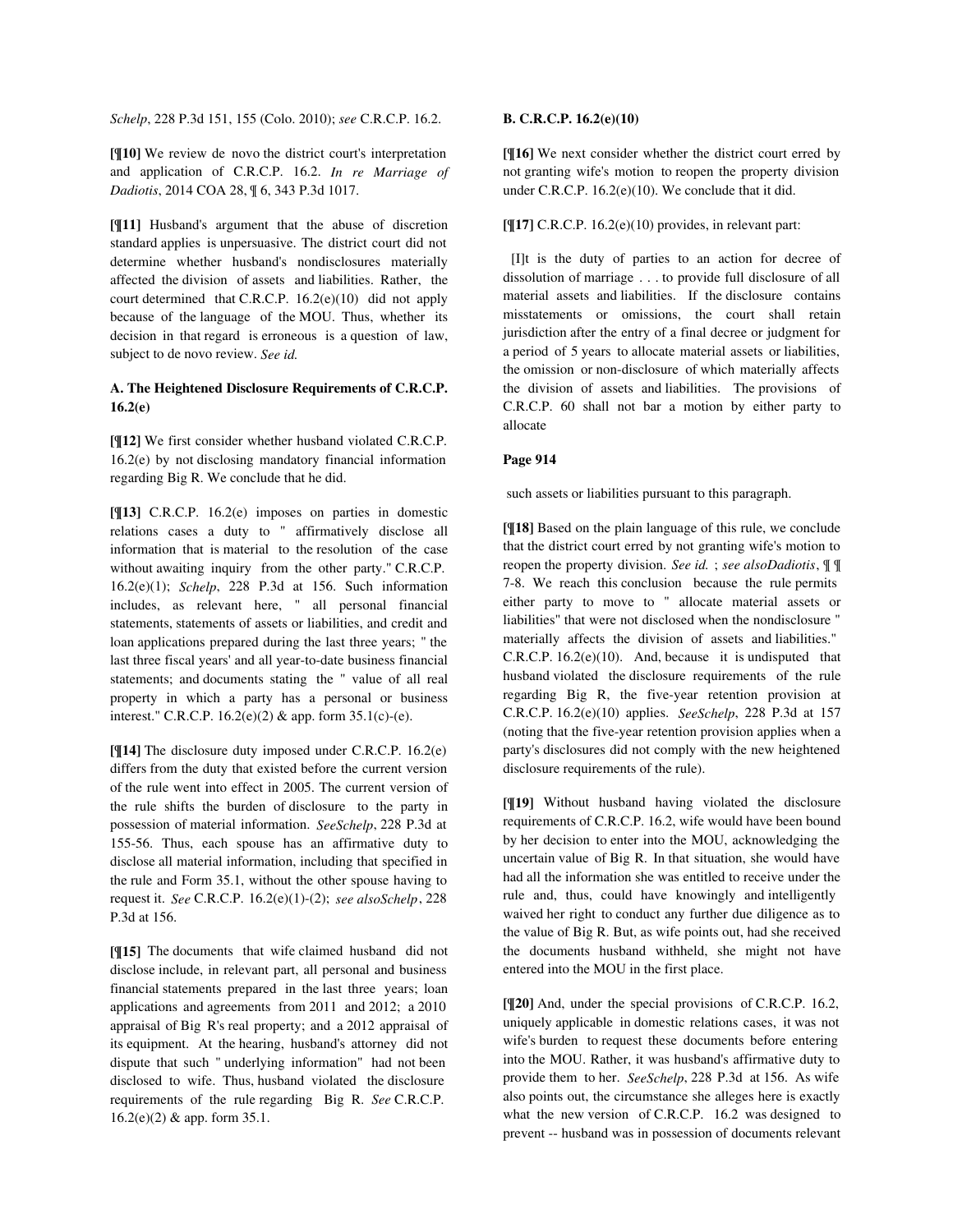to the value of a significant marital asset, and wife was not. Yet, he did not provide the documents to her in connection with their marital dissolution proceedings and settlement negotiations.

**[¶21]** Even so, husband mounts several challenges to applying C.R.C.P.  $16.2(e)(10)$  to this case. First, he contends that the rule does not apply here because wife moved for relief *before* the final decree entered, rather than during the five-year retention period described in the rule. We disagree because the district court had already entered its order adopting the MOU provisions as partial permanent orders at the time wife moved for relief under C.R.C.P.  $16.2(e)(10)$ .

**[¶22]** We also note that the rule does not *limit* the court's jurisdiction to reallocate assets and liabilities to a five-year period after the final decree enters, as husband contends. Rather, it *extends* the court's jurisdiction, not subject to the limitations of C.R.C.P. 60, for that period of time. *See* C.R.C.P. 16.2(e)(10). Thus, wife was not precluded from moving for relief under the rule after the court entered the MOU as partial permanent orders but before the final decree entered.

**[¶23]** We will not interpret the rule as requiring an absurd or unreasonable result. *See* § 2-4-201(1)(c), C.R.S. 2014; *In re Marriage of Roosa*, 89 P.3d 524, 528 (Colo.App. 2004). Nor will we interpret it in a manner frustrating its stated purpose of requiring heightened candor and disclosure between parties in domestic relations cases to reduce the negative impacts of adversarial litigation in such cases. *SeeSchwankl v. Davis*, 85 P.3d 512, 516-17 (Colo. 2004) (concluding that appellate court erred by interpreting statute so as to frustrate the General Assembly's stated goals).

**[¶24]** Second, husband contends that allowing the use of C.R.C.P. 16.2(e)(10) to set aside non-final agreements or pre-trial orders " opens the door to a flood of appeals of pre-trial rulings where a party has any reason to assert any information that is ostensibly covered by Rule 16.2." We disagree because, as noted, the court had adopted the MOU provisions, initially as partial permanent orders, and then ultimately in the final permanent orders, before wife initiated her appeal. Thus, finality is not an issue. And, the issue can also arise in future appeals only after a final judgment has been entered. *SeeState ex rel. Suthers v. CB Servs. Corp.*, 252 P.3d 7, 10 (Colo.App. 2010) (" The final judgment requirement is jurisdictional." ); *see*

### **Page 915**

*also* § 13-4-102(1), C.R.S. 2014; C.A.R. 1(a)(1).

**[¶25]** Also, it is not our disposition here that, as husband suggests, opens new floodgates. Rather, the plain language of C.R.C.P.  $16.2(e)(10)$  allows a five-year period within which to reallocate " material assets or liabilities, the omission or non-disclosure of which materially affects the division of assets and liabilities." *SeeDadiotis*, ¶ 8 (applying " plain language" analysis to the rule).

**[¶26]** Third, husband contends that we need not decide whether the court erred by not granting wife's motion to reopen the property division because his nondisclosures as to Big R did not materially affect the property division. We disagree. Although the court did not reach the issue of materiality because it did not apply C.R.C.P. 16.2(e)(10), the record reveals that the MOU and permanent orders allocated \$250,000 as wife's one-half interest in Big R. Assuming this \$500,000 value for Big R, the only asset allocated under permanent orders that was worth more was the parties' marital home, and its \$640,000 value was offset by a \$378,000 mortgage. Thus, the state of the record as it existed at the time of permanent orders indicates that Big R was a significant marital asset and, therefore, that husband's nondisclosures likely materially affected the overall division of the marital estate.

**[¶27]** We reject husband's final contention that wife's failure to include a transcript of the testimony from the permanent orders hearing precludes us from considering this issue. Our disposition is based on a question of law, *seeIn re Marriage of Stewart*, 43 P.3d 740, 741 (Colo.App. 2002) (rejecting contention that failure to provide transcript mandates presumption of affirmance when the issue is a question of law), and wife does not contend that the district court's order denying her relief under C.R.C.P. 16.2(e)(10) is contrary to the evidence. *See* C.A.R. 10(b) (requiring a transcript of the evidence when " the appellant intends to urge on appeal that a finding or conclusion is unsupported by the evidence or is contrary to the evidence" ).

**[¶28]** Accordingly, we conclude that the court should have applied C.R.C.P. 16.2(e)(10) and granted wife's motion to reopen the property division, despite the MOU language.

## **II. Appellate Attorney Fees**

**[¶29]** Wife requests an award of her attorney fees incurred on appeal under section 14-10-119, C.R.S. 2014, contending that the parties' financial circumstances are disparate. Because the district court is better equipped to evaluate the parties' current relative economic circumstances, we remand her request to the district court. *See* C.A.R. 39.5; *In re Marriage of Williamson* , 205 P.3d 538, 543 (Colo.App. 2009).

### **III. Conclusion**

**[¶30]** We reverse the order denying wife relief under C.R.C.P. 16.2(e)(10) from the MOU provision regarding